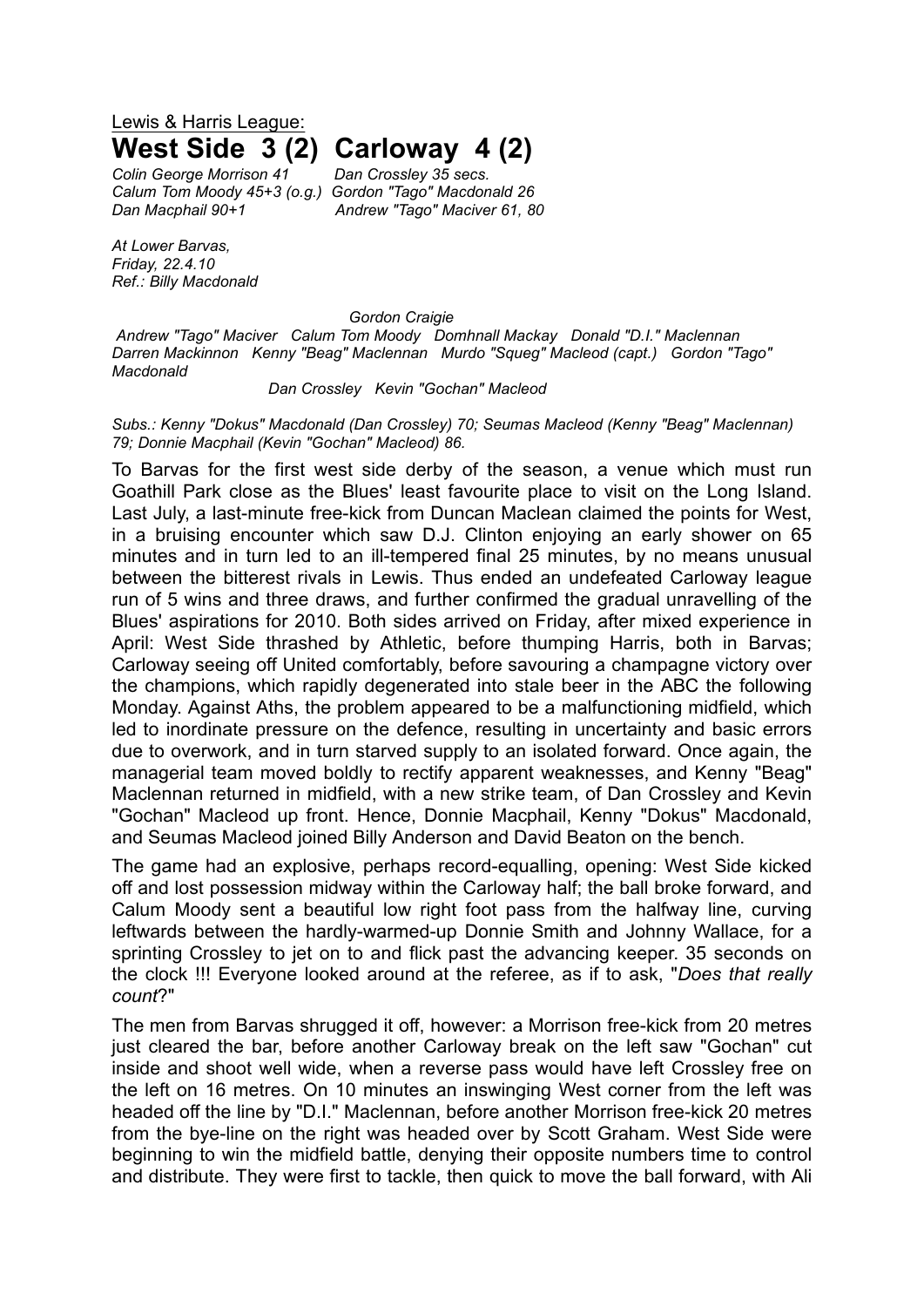Macleod causing "D.I." Maclennan all sorts of problems on the right and making it necessary for "Tago" to drop back repeatedly in support. D.J. Clinton was in slippery Wiltord mood, drifting off Domhnall Mackay, elusive, occupying no specific area, allowing Graham to ghost into space between Moody and "Pongo".

However, the pace of Macleod and Crossley were causing reciprocal problems at the other end, with Crossley dropping back to draw Smith forward; Macleod's explosive running was troubling "Spike", and forward surges by Mackinnon and "Pongo" down the right were pressuring Alex "Nibble" Matheson. On 24 minutes a "Gochan" sprint down the left led to a low cross being flicked up and backwards on to the top of the bar by Crossley; then, two minutes later, another glorious Calum Tom daisycutter, a carbon copy of his pass for the opener, released "Tago" behind his marker; he advanced rapidly and, just inside the left of the box, lifted the ball exquisitely with his left foot over Macphee high inside the right-hand post. One for "Tago's" scrapbook.

Carloway had drifted out of the game (manifested by the countless and needless free-kicks they were giving away in midfield and round their area), yet now found themselves two goals up. Still West pressed: on 33 minutes a Clinton break on the right led to his deep cross being headed against Craigie's right-hand post by Graham, before the way back was gifted to them. A textbook sucker punch: on 41 minutes a Blues' corner on the left broke out to the edge of the box, before hurriedly being pushed further out to Mackinnon who slipped it sideways to "D.I.", midway inside the Barvas men's half; but the pass was short and Maclennan could not get there. The ball was whipped forward and right to Clinton, bursting into na Gormaich's half, with Colin Morrison charging through the centre like Usain Bolt, to make it 2-on-1 on Mackinnon. As he was challenged, Clinton unselfishly slid the ball into the now unmarked Morrison's path for him to run 25 metres, draw Craigie, and finish clinically from 18 metres, just inside the keeper's left-hand post. Classic !

Not so classic was the equaliser, deep into injury-time. Yet another free-kick was given away pointlessly on the halfway line, out on the left. "Nibble" punted a huge ball smack into Carloway's 6-metre box, where a retreating Moody just got enough of his head to it to discomfit Craigie and allow the ball to drop ever so neatly into the same spot in the net as Colin George had chosen seven minutes before.

No doubt the Carloway boys believed they were starring in the latest re-make of "*Groundhog Day*". Half-time within sight; clean sheet secured, against the odds; a chance to re-group; suddenly a two-goal express train thwacks you. It was essential to avoid shipping a quick third, as occurred at Goathill. As ever, Calum Moody figured heavily in a second half charge to prevent West establishing an early supremacy. On 49 minutes, a "Sqweg" free-kick from the right halfway line was headed past from 10 metres by Calum "Tom"; three minutes later he nodded over a mirror image free-kick on the left from "Tago"; but soon the warning signs for the Blues were re-appearing, as the men from Barvas re-asserted themselves over a sluggish midfield, and the defence were pressured centrally and on the left, cutting any offensive activity to fast-breaking by "Gochan" and Crossley.

On 61 minutes an unexpected breakthrough occurred: a trademark "Tago" corner on the left cleared a massed defensive line to meet "Pongo" unmarked at the far post on the 6-metre line, and he reacted smartly to poke the ball home with his right foot.

An end-to-end slugging contest ensued: on 71 minutes a "Spike" attempt was deflected over off Morrison, before Kenny "Dokus" went close at the other end. On